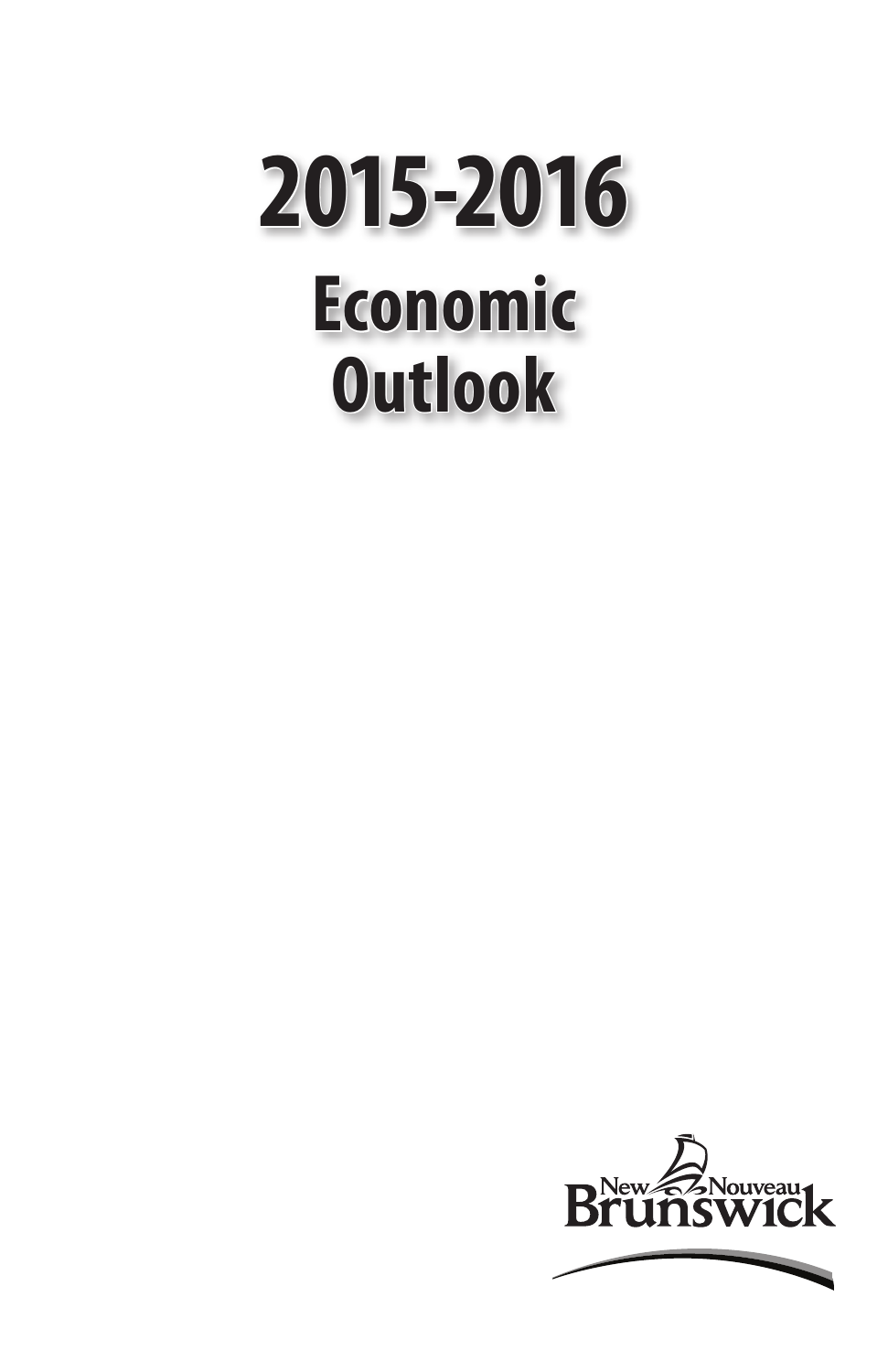## **2015-2016 Economic Outlook**

### **Published by:**

Department of Finance Province of New Brunswick P.O. Box 6000 Fredericton, New Brunswick E3B 5H1 Canada

Internet: www.gnb.ca/finance

March 31, 2015

**Cover:** Government Services (GS 10184)

**Translation:** Translation Bureau, Government Services

#### **Printing and Binding:**

Printing Services, New Brunswick Internal Services Agency

ISBN 978-1-4605-0497-0

Printed in New Brunswick



Think Recycling!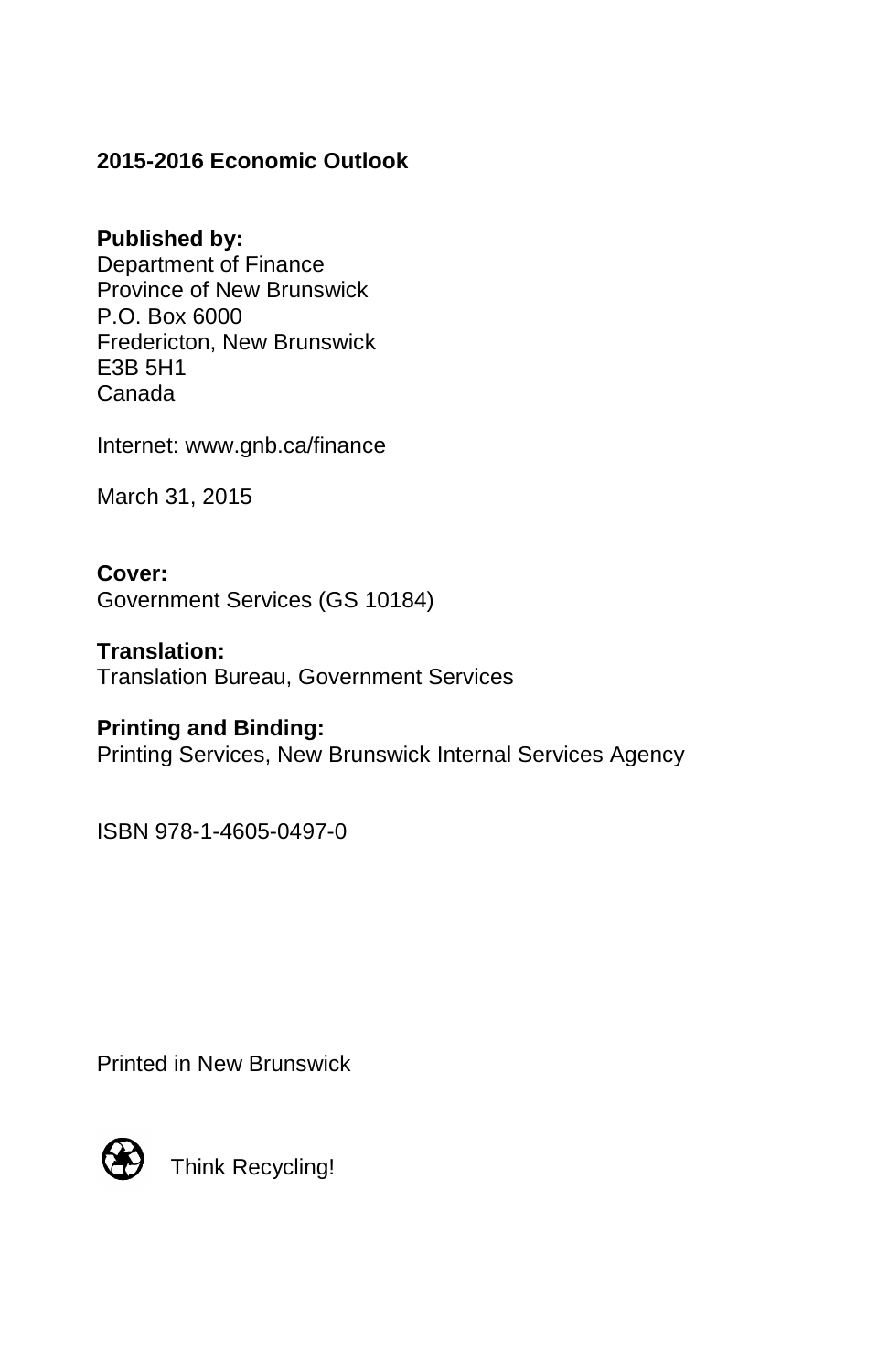# *Global Economy*

- Global economic output is projected to have grown by 3.3% in 2014, comparable to growth in 2013. According to the International Monetary Fund (IMF), advanced economies grew by 1.8%, while emerging markets and developing economies grew by 4.4%.
- Global growth will again be led by emerging market economies in 2015. Activity in advanced economies is expected to improve and add impetus. Global output is set to expand by 3.8% in 2015, with emerging economies increasing by 5.0% and advanced economies growing by 2.3%.



- Growth in the euro area is expected to increase modestly in 2015, supported by lower oil prices, further monetary policy easing, a more neutral fiscal policy stance in core economies, and the depreciation of the euro. Economic activity will be dampened somewhat by tight lending conditions in the periphery nations.
- The euro area's core economies Germany, France, Italy and Spain – are all expected to post stronger growth in 2015 than in 2014.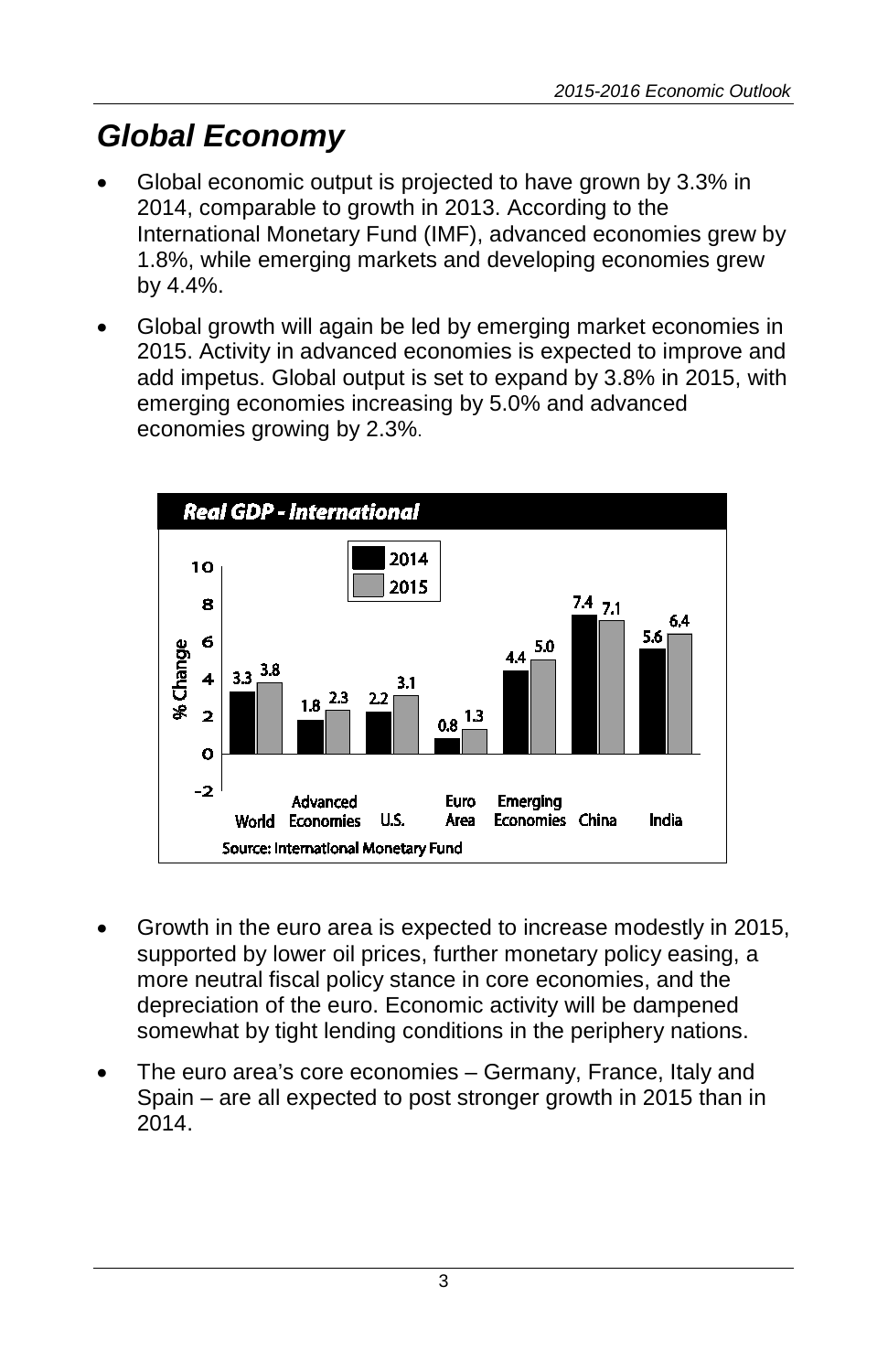- Once again, China and India are expected to be the main drivers of growth among emerging and developing economies in 2015. The pace of growth in China will slow, however, and affect economic activity in the rest of Asia. The outlook in India remains optimistic, with growth picking up from 2014.
- The sharp decline in oil prices in the past six months is expected to foster global economic growth. Whether a nation benefits will depend heavily on if it is a net energy importer or exporter, with importers having the advantage.
- The IMF expects the volume of world trade in goods and services to increase by 5.0% in 2015, with advanced economies leading the way. The terms of trade of many emerging and developing economies will be negatively impacted by lower oil and commodity prices.
- The U.S. economy is projected to expand by 3.1% in 2015, the highest level of growth in a decade. Economic performance is expected to be supported by lower oil prices, continued encouragement from accommodative monetary policy, and solid increases in private employment that will help benefit private consumption. A reduction in net exports, due to the appreciation of the dollar, should offset these gains somewhat.
- In March 2015, the U.S. Federal Reserve reaffirmed its view that the current target range (between 0% and 0.25%) for the federal funds rate remains appropriate. Nevertheless, if employment and inflation growth progress faster than anticipated, an increase in the target rate could occur sooner than expected.
- Total U.S. housing starts for 2014 reached one million for the first time since 2007. The National Association of Home Builders is expecting housing starts to continue on its growth path and reach 1.1 million in 2015, below pre-recessionary levels but significantly above the post-recession low in 2009.

# *Canadian Economy*

The Canadian economy grew by 2.5% in 2014, an increase from 2.0% reported in 2013. Growth was largely supported by household consumption and net trade.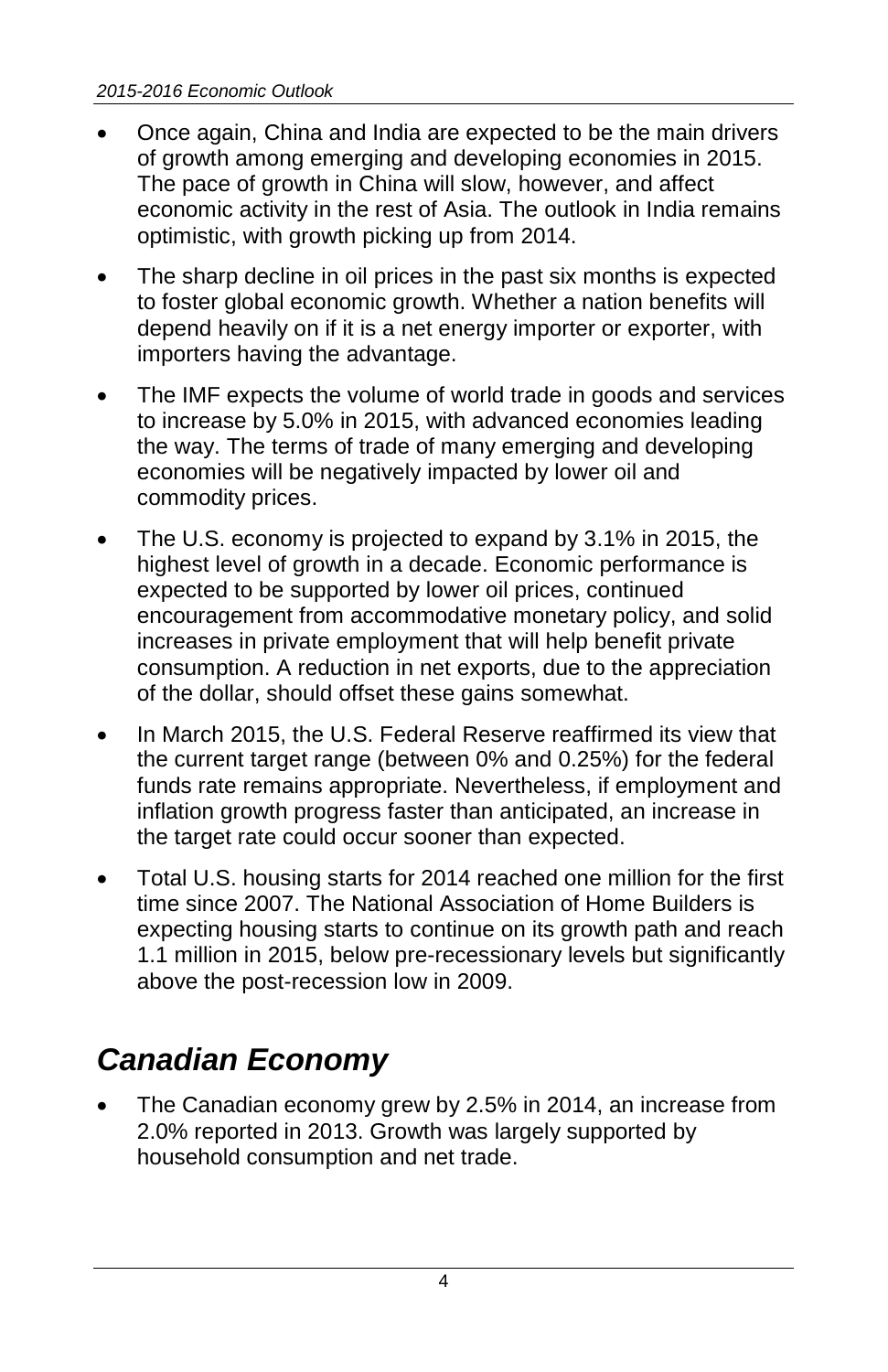- According to private sector forecasters, the western provinces exhibited the strongest growth, while their eastern counterparts displayed a weaker performance.
- The Canadian economy is set to grow by 2.1% in 2015 according to the Bank of Canada. Following a solid performance during much of 2014, the Bank expects growth to slow as investment in the energy sector responds to lower oil prices.



- Household consumption should be a positive contributor to economic activity in 2015. Savings on energy purchases and supportive credit conditions will provide an encouraging boost to Canadian households. Offsetting some of this growth will be higher unemployment and restrained income growth in energyrich provinces.
- Net trade is expected to contribute to growth, owing to improved foreign demand and the depreciation of the Canadian dollar. Lower energy prices will benefit non-energy producing businesses.
- Business investment is expected to decline as the energy industry scales back development due to lower prices for its output.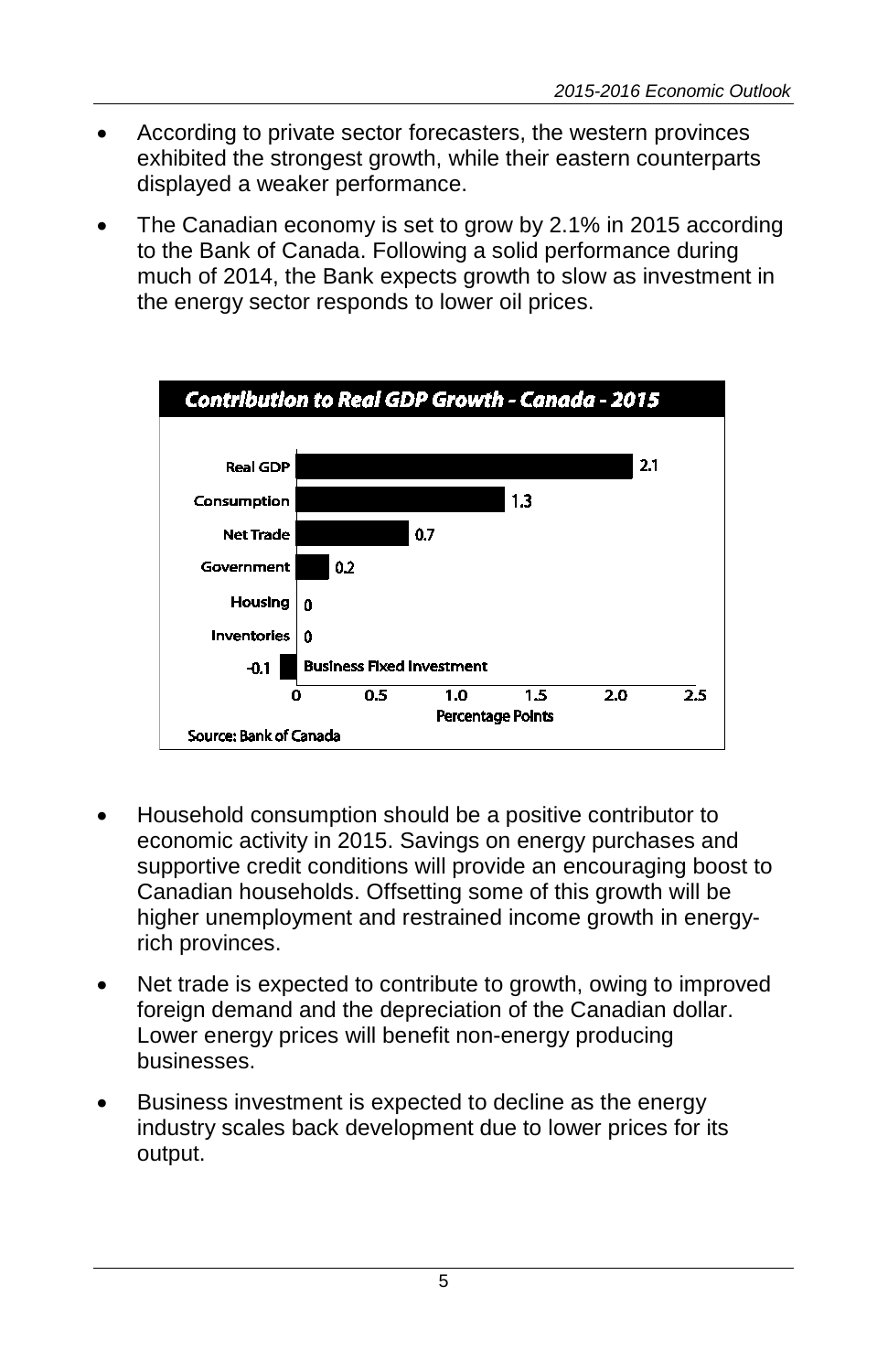- The Canada Mortgage and Housing Corporation expects housing starts to remain stable in 2015 at 187,400 units. Further momentum in employment and average earnings may be dampened by high inventories and slower growth in the first-time home buyers' age cohort (25-30 years).
- Elevated levels of household debt and overpricing in some regional housing markets remain important downside risks to the Canadian economy. Such a climate leaves households vulnerable to adverse shocks. Slumping oil prices may reduce this risk if consumers choose to use gains in disposable income to build precautionary savings or pay down debt.
- In January 2015, the Bank of Canada responded to the plunge in oil prices and lowered its target for the overnight rate to 0.75%. The Bank reaffirmed this position in March. These steps should offset the downward pressure on inflation.
- Private sector forecasts suggest economic growth in 2015 will be strongest in Ontario. Growth expectations for oil-producing provinces have been downgraded considerably to account for the slide in oil prices.



The steep decline in oil prices is expected to have an overall net negative impact on the Canadian economy. Oil-producing provinces are expected to see declines in private sector investment, while the remaining provinces should benefit from a stronger U.S. economy and lower energy costs.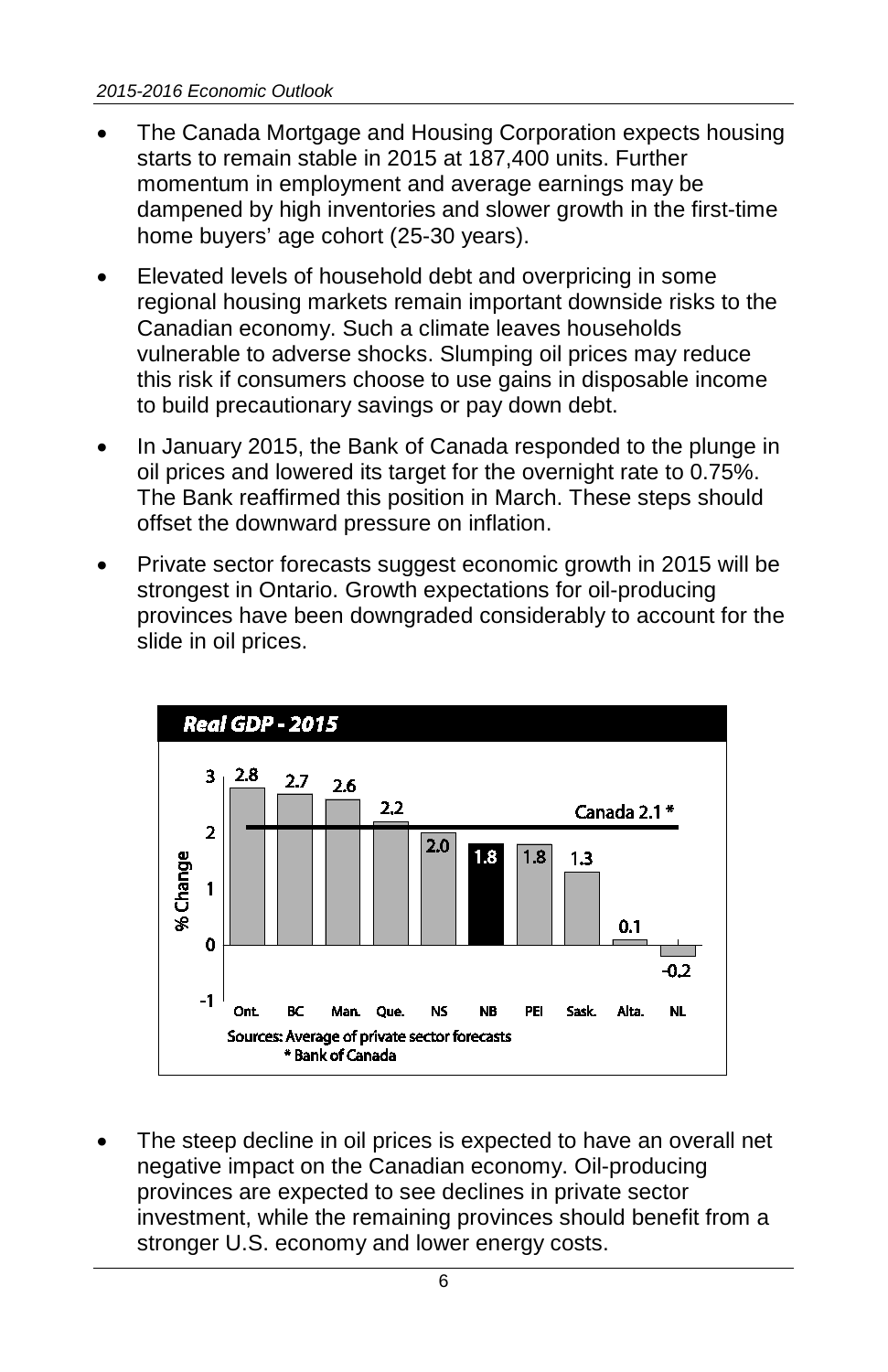• The unfavourable effects of oil's collapse will be mitigated by savings on energy purchases, supportive credit conditions, stronger U.S. growth, a weaker Canadian dollar and the positive influence of lower oil prices on global economic growth.

| (as of March 20, 2015)                                                                 | 2013 to 2014<br>N.B. |        |  |  |  |
|----------------------------------------------------------------------------------------|----------------------|--------|--|--|--|
|                                                                                        |                      |        |  |  |  |
|                                                                                        |                      |        |  |  |  |
|                                                                                        |                      | Canada |  |  |  |
| <b>Population and Labour</b>                                                           |                      |        |  |  |  |
| <b>Total Population (July 1)</b>                                                       | $-0.2$               | 1.1    |  |  |  |
| Labour Force                                                                           | $-0.6$               | 0.5    |  |  |  |
| Employment                                                                             | $-0.2$               | 0.6    |  |  |  |
| Unemployment Rate (%)                                                                  | 9.9                  | 6.9    |  |  |  |
| Participation Rate (%)                                                                 | 63.2                 | 66.0   |  |  |  |
| <b>Wages and Salaries</b>                                                              | 0.9                  | 3.6    |  |  |  |
| <b>Consumers and Housing</b>                                                           |                      |        |  |  |  |
| <b>Retail Trade</b>                                                                    | 3.7                  | 4.7    |  |  |  |
| <b>Consumer Price Index</b>                                                            | 1.5                  | 2.0    |  |  |  |
| <b>Housing Starts</b>                                                                  | $-19.9$              | 0.7    |  |  |  |
| <b>Business</b>                                                                        |                      |        |  |  |  |
| <b>Manufacturing Sales</b>                                                             | $-7.0$               | 5.3    |  |  |  |
| <b>International Exports</b>                                                           | $-10.4$              | 10.9   |  |  |  |
| <b>Building Permits</b>                                                                | $-17.3$              | 5.1    |  |  |  |
| <sup>1</sup> Per cent change unless otherwise indicated.<br>Source: Statistics Canada. |                      |        |  |  |  |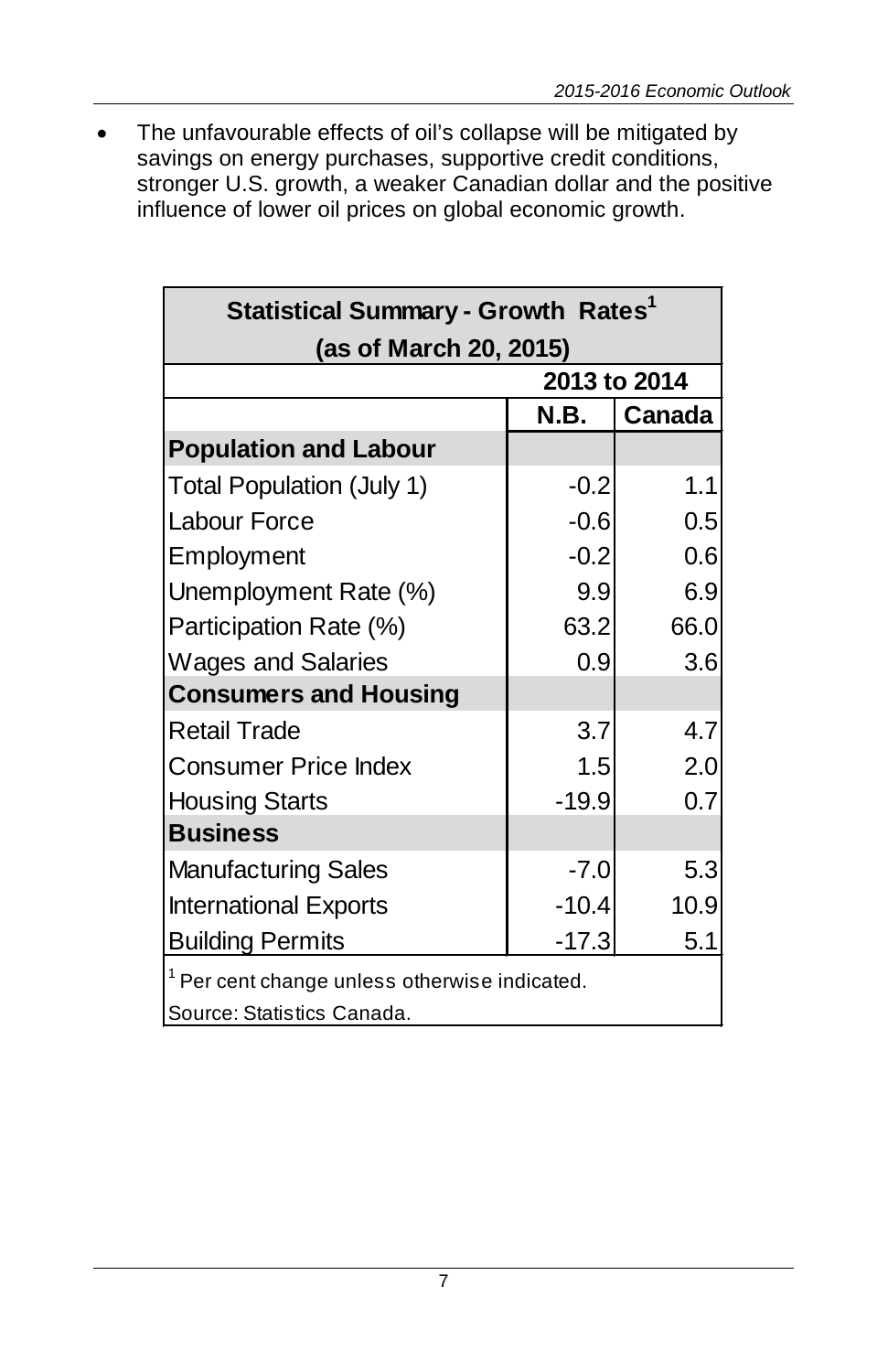## *New Brunswick Economy*

- The Department of Finance estimates real economic growth of 0.8% in 2014, down from 1.1% projected at budget last year. This estimate is consistent with the latest consensus among private sector forecasters.
- Private sector investment increased in 2014 driven by activity in the manufacturing sector, particularly significant modernization efforts at the pulp and paper mill in Saint John.
- Employment edged down by 0.2% in 2014. Gains in full-time jobs were not sufficient to compensate for losses in part-time employment. The services-producing sector experienced modest iob growth, while a decrease was evident in the goods-producing sector.
- Retail trade posted a solid gain in 2014 after two years of weak performances. In dollar terms, higher sales were reported in seven of 11 subsectors with motor vehicle and parts dealers (the single largest retail subsector) leading the way.
- While income growth has been soft, wages and salaries in both goods-producing and service-producing industries reported modest gains in 2014.
- Exports and manufacturing were negatively impacted by maintenance activity at the Saint John refinery and the drop in the price of refined oil products.

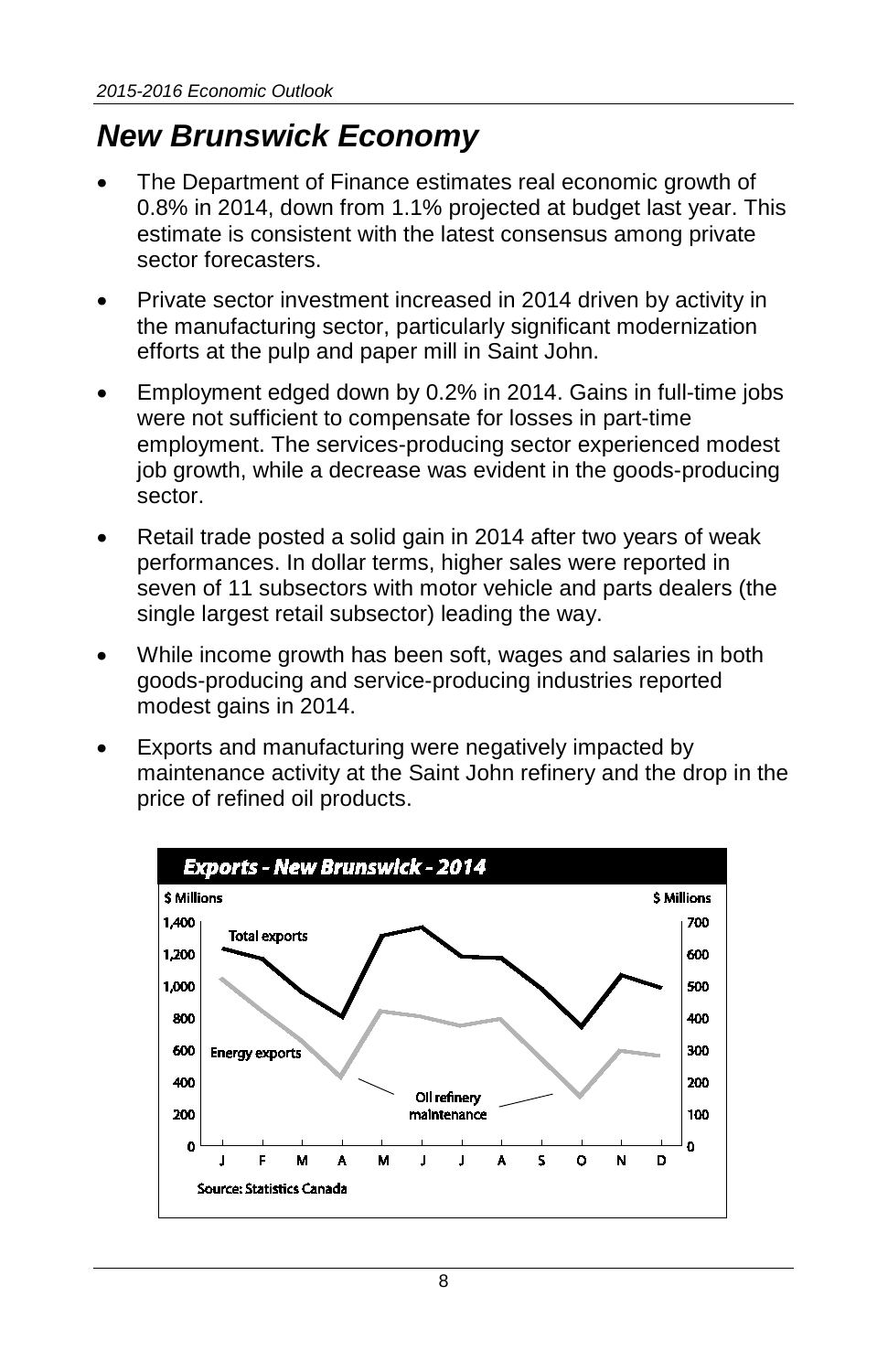• The Department of Finance anticipates an improvement in real Gross Domestic Product (GDP) growth of 1.8% in 2015, comparable to the consensus among private sector forecasters.



- Following several years of weak capital spending, a stronger domestic economy in 2015 will be supported by an improvement in investment activity, led by capital spending by all levels of government and private sector investment.
- International trade and demand for provincial exports will be strengthened thanks to a weaker Canadian dollar. Forestry exports should post a healthy gain as U.S. housing starts build momentum. New Brunswick's heavy dependence on energy exports will dampen some of this gain due to lower prices for refined oil products.

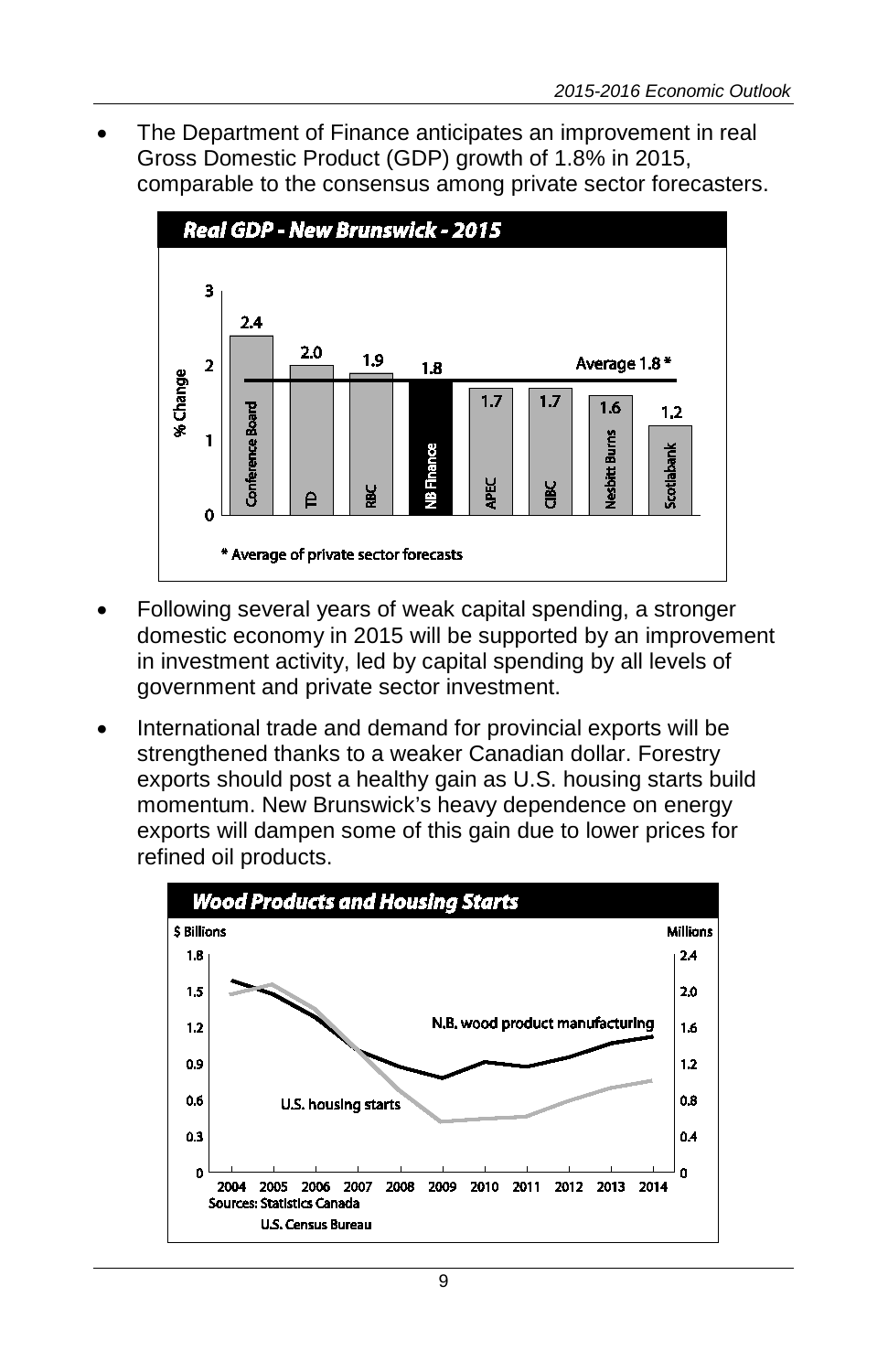- Manufacturing should enjoy a comeback as a result of investments in the forestry sector, lower energy prices and a more favourable exchange rate.
- Employment in 2015 is expected to receive a boost from public and private investment, together with a ramp-up in mining activity at the Caribou zinc mine and the Picadilly potash mine. Job gains should be further supported by increased activity in the forestry sector.
- Primary household income growth is expected to improve, drawing on strength from the provincial labour market. The creation of high-wage jobs in the construction and mining sectors should serve to increase the overall level of income, and contribute to stronger consumer spending over the medium-term.

| <b>New Brunswick Economic Indicators</b><br>Growth Rates <sup>1</sup> , 2012 to 2019 |         |         |         |      |        |               |  |  |
|--------------------------------------------------------------------------------------|---------|---------|---------|------|--------|---------------|--|--|
|                                                                                      | 2012    | 2013    | 2014    | 2015 | 2016   | 2017-<br>2019 |  |  |
| <b>Economic Accounts *</b>                                                           |         |         |         |      |        |               |  |  |
| Gross Domestic Product (GDP)                                                         | 1.1     | 0.5     | 1.9     | 3.3  | 3.4    | 3.8           |  |  |
| Household Final Consumption Expenditures                                             | 2.0     | 2.8     | 1.6     | 1.7  | 2.1    | 2.9           |  |  |
| Gross Fixed Capital Formation                                                        | $-13.1$ | $-14.5$ | 1.7     | 4.1  | 0.9    | 3.0           |  |  |
| GDP (real)                                                                           | $-0.4$  | $-0.5$  | 0.8     | 1.8  | 1.6    | 1.4           |  |  |
| Income *                                                                             |         |         |         |      |        |               |  |  |
| Primary Household Income                                                             | 2.7     | 2.1     | 0.7     | 2.7  | 3.0    | 3.2           |  |  |
| Net Operating Surplus: Corporations                                                  | $-5.8$  | $-12.3$ | 5.1     | 8.0  | 6.7    | 6.6           |  |  |
| Population and Labour **                                                             |         |         |         |      |        |               |  |  |
| Total Population (July 1)                                                            | 0.2     | $-0.2$  | $-0.2$  | 0.0  | $-0.1$ | $-0.2$        |  |  |
| Labour Force                                                                         | 0.1     | 0.5     | $-0.6$  | 0.3  | 0.6    | 0.0           |  |  |
| Employment                                                                           | $-0.7$  | 0.4     | $-0.2$  | 0.8  | 0.6    | 0.3           |  |  |
| Unemployment Rate (%)                                                                | 10.2    | 10.3    | 9.9     | 9.6  | 9.7    | 9.2           |  |  |
| Participation Rate (%)                                                               | 63.2    | 63.5    | 63.2    | 63.1 | 63.5   | 63.6          |  |  |
| Other **                                                                             |         |         |         |      |        |               |  |  |
| <b>Consumer Price Index</b>                                                          | 1.7     | 0.8     | 1.5     | 1.1  | 1.7    | 1.8           |  |  |
| <b>Housing Starts</b>                                                                | $-4.4$  | $-13.8$ | $-19.9$ | 0.7  | 1.7    | 0.8           |  |  |
| <b>Retail Trade</b>                                                                  | $-0.7$  | 0.7     | 3.7     | 2.6  | 3.3    | 3.5           |  |  |
| Per cent change unless otherwise indicated.                                          |         |         |         |      |        |               |  |  |
| Sources: Statistics Canada.<br>NB Finance * 2014-2019 ** 2015-2019.                  |         |         |         |      |        |               |  |  |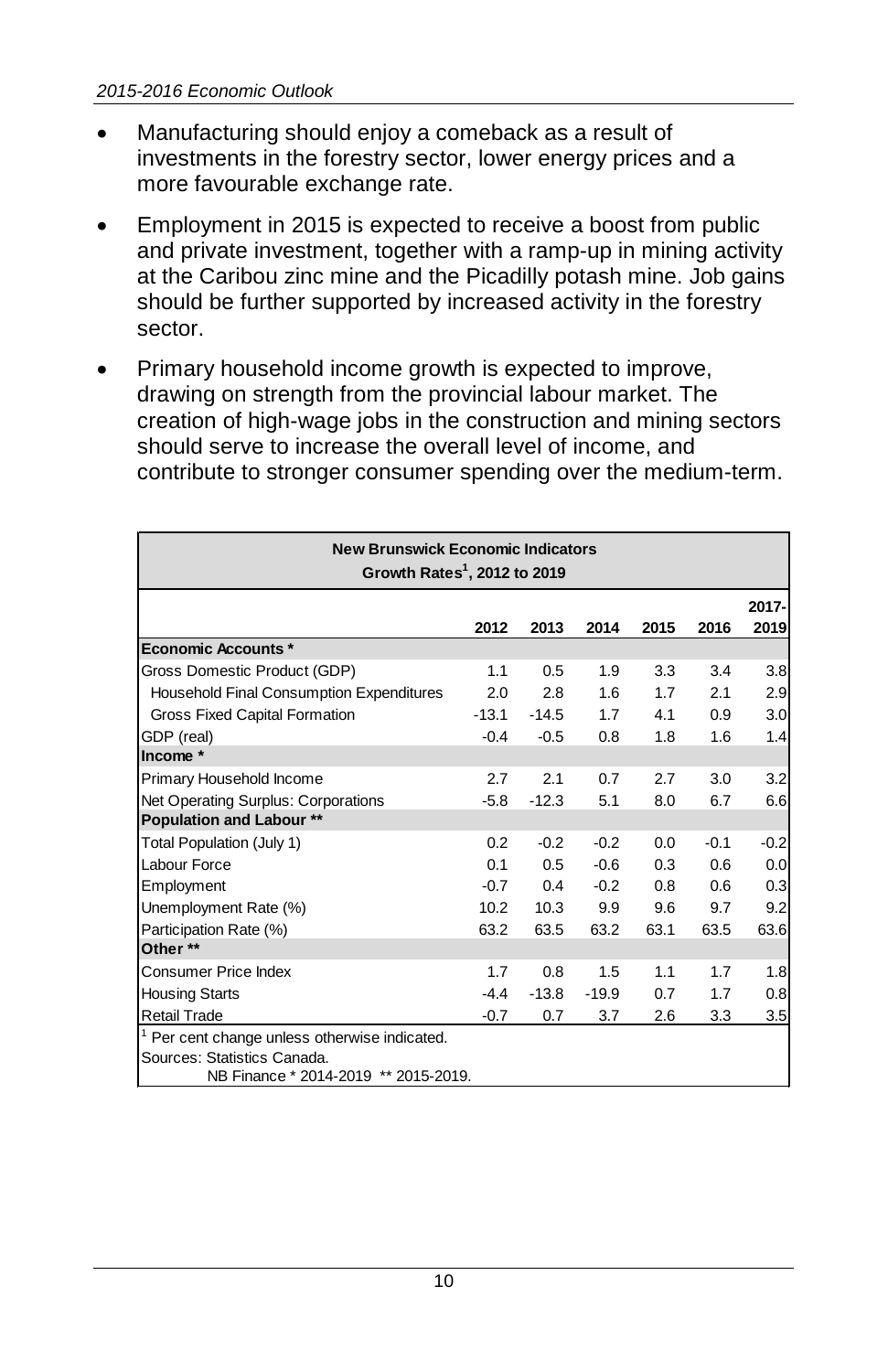- Looking ahead to 2016, strength in the U.S. and central Canada should enhance New Brunswick's trade sector. This will be supplemented by government capital spending (notably the Strategic Infrastructure Initiative which will invest almost \$600 million over four years) and private sector investment. The current expectation is for real GDP growth to advance by 1.6%, a slight slowing from the elevated level in 2015.
- The proposed Sisson Project and Energy East Pipeline both represent significant upside potential to the economic outlook over the medium-term should they receive the necessary regulatory approval. An endorsement of either would involve considerable investment at the development and construction phases. Furthermore, production at the Sisson mine would maintain jobs and substantial ongoing economic activity throughout its lifespan.
- Additional upside potential may be realized over the longer-term should certain projects proceed, such as the conversion of Canaport into an export facility and the building of Atlantic Potash Corporation's fertilizer plant in Saint John.